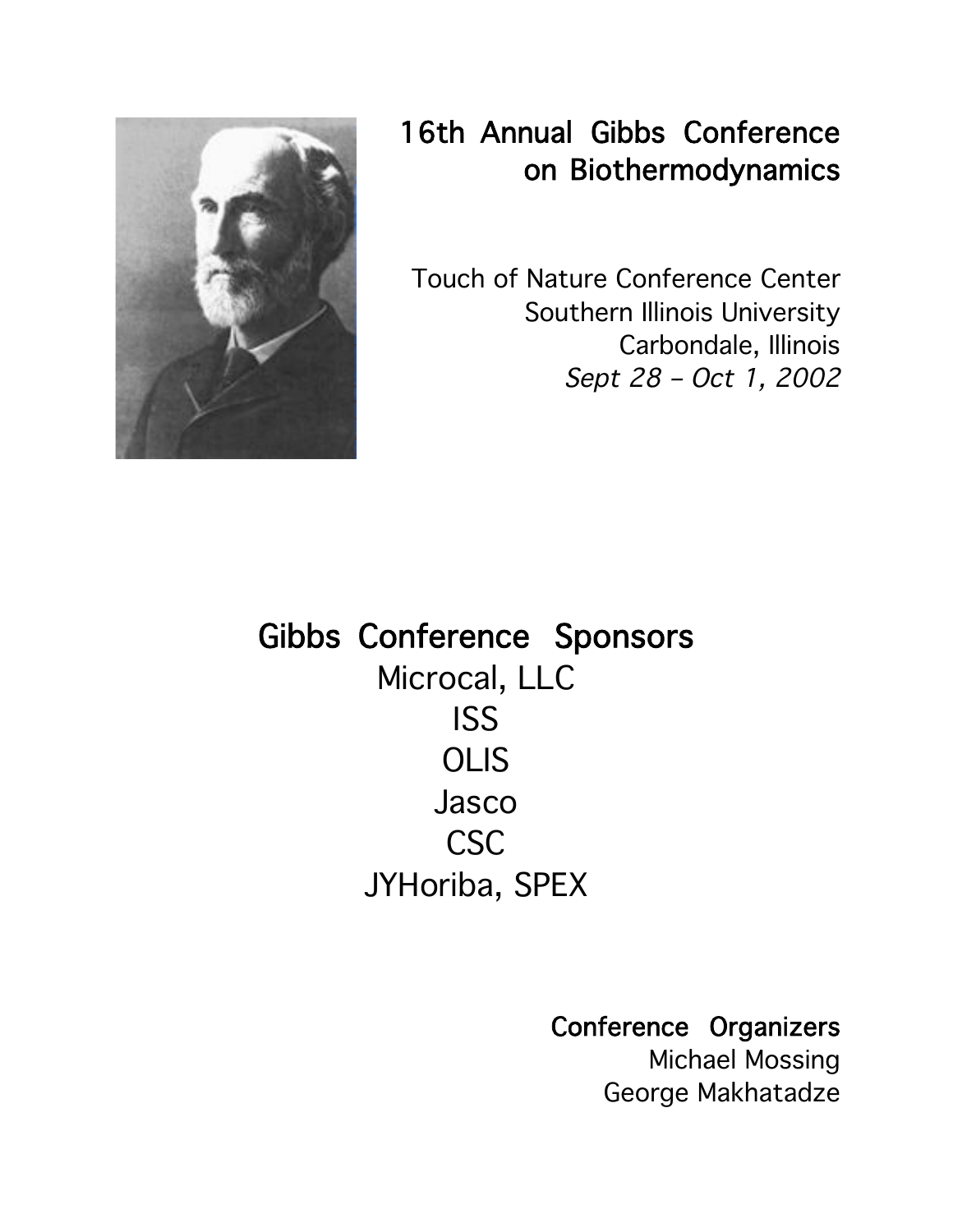|    | 1. Program Schedule<br>Saturday Check-in and Reception<br><b>Sunday Sessions I and II</b><br>Monday Sessions III and IV<br><b>Tuesday Session V</b>                                                                                                                                                                                                                  | 1<br>1<br>$\overline{c}$<br>$\overline{3}$   |
|----|----------------------------------------------------------------------------------------------------------------------------------------------------------------------------------------------------------------------------------------------------------------------------------------------------------------------------------------------------------------------|----------------------------------------------|
| 2. | <b>Poster Information</b><br>Poster Session I: List of Presentations (A - H)<br>Poster Session II: List of Presentations $(I - Z)$                                                                                                                                                                                                                                   | 4<br>8                                       |
| 3. | Abstracts<br><b>Keynote Address</b><br>Session I: Thermodynamics of Nucleic Acids<br>Session II: Macromolecular Complexes<br>Session III: Stability of Macromolecules<br>Session IV: Folding and Ligand Binding<br>Session V: Protein-Nucleic Acid Interactions<br>Poster Session I: alphabetical by first author<br>Poster Session II: alphabetical by first author | 12<br>14<br>19<br>25<br>32<br>38<br>44<br>87 |
|    | 4. List of Participants<br>List of Participants by Lab                                                                                                                                                                                                                                                                                                               | 131<br>139                                   |
|    | 5. Advertisements by Sponsors                                                                                                                                                                                                                                                                                                                                        | 142                                          |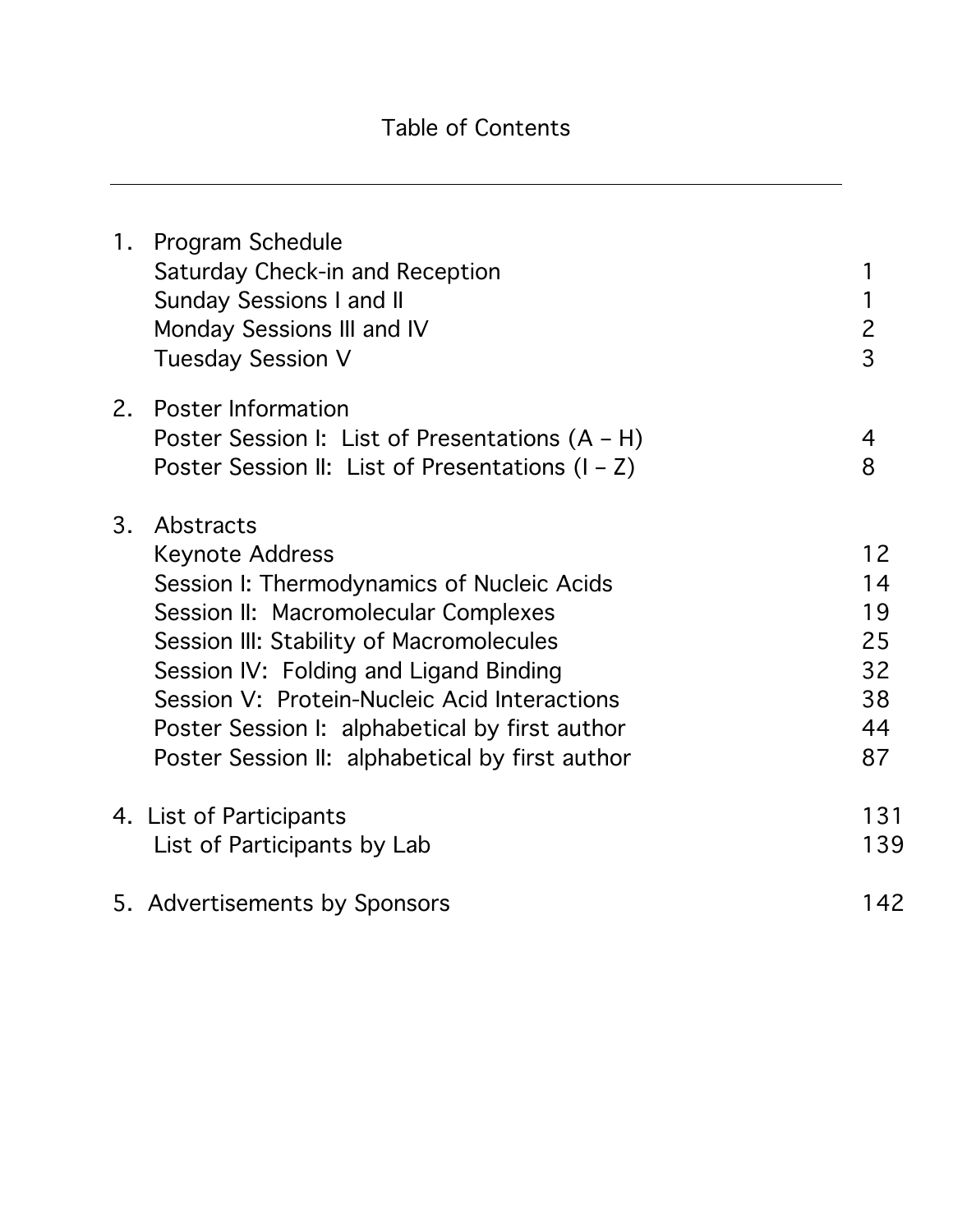## 16th Annual Gibbs Conference on Biothermodynamics

|                     | Saturday, September 28                                                 |
|---------------------|------------------------------------------------------------------------|
| 4:00 -7:00 pm       | Check-in in Indian Room                                                |
| 7:00 -10:00 pm      | Reception in Indian Room                                               |
|                     |                                                                        |
|                     | Sunday, September 29                                                   |
| $7:30 - 8:30$ am    | <b>BREAKFAST</b>                                                       |
| $8:30 - 8:40$ am    | <b>Gary Ackers</b>                                                     |
| <b>Introduction</b> |                                                                        |
| $8:40 - 9:40$ am    | Rodney Biltonen:<br>Lipid-Lipid Interactions and Protein-Lipid         |
| Keynote             | Clustering                                                             |
| $9:30 - 10:00$ am   | <b>REFRESHMENT BREAK</b>                                               |
| $10:00 - 12:00$     | SESSION I: THERMODYNAMICS OF NUCLEIC ACIDS                             |
|                     | Moderator: John Richardson                                             |
| 10:00-10:40 am      | Luis A. Marky: Folding and Ligand Binding to DNA                       |
|                     | Oligonucleotides with Single and Double Hairpin Loops                  |
| 10:40-11:00 am      | Anthony Paiva: The Biophysical Basis of Triplet-Repeat DNA             |
|                     | <b>Expansion in Genetic Diseases</b>                                   |
| 11:00-11:20 am      | Besik Kankia: Inner-sphere Complexes of Mg <sup>2+</sup> with Poly(rA) |
|                     | and Delocalized Binding to Poly(dA)                                    |
| 11:20-12:00         | Tom Gluick: Trimethylamine Oxide (TMAO) Counteracts Urea               |
| noon                | Induced Denaturation of RNA tertiary Structure                         |
| 12:00-1:00 pm       | <b>LUNCH</b>                                                           |
| $1:00-3:00$ pm      | <b>FREE TIME</b>                                                       |
| $3:00 - 6:00$       | SESSION II: MACROMOLECULAR COMPLEXES                                   |
|                     | Moderator: Abigail Doura                                               |
| 3:00-3:40 pm        | Adrian Elcock: Atomistic Simulation of Multi-Macromolecular            |
|                     | <b>Systems</b>                                                         |
| $3:40 - 4:00$ pm    | John Satumba: Folding and Assembly of lambda Cro                       |
|                     | Repressor Dimers is Kinetically Limited by Proline Isomerization       |
| 4:00-4:20 pm        | Jo Holt: Human Hemoglobin as a Dimer of Dimers                         |
| 4:20-4:40 pm        | <b>REFRESHMENT BREAK</b>                                               |
| 4:40-5:20 pm        | Clay Clark: Engineering the Procaspase-3 Dimer Interface               |
| 5:20-6:00 pm        | Elisar Barbar: Structural Studies of a Highly Conserved                |
|                     | Dynein Light Chain and its Role in Dynein Assembly and Cargo           |
|                     | Recruitment                                                            |
| 6:00-7:00 pm        | <b>DINNER</b>                                                          |
| 8:00-10:00 pm       | POSTER SESSION I                                                       |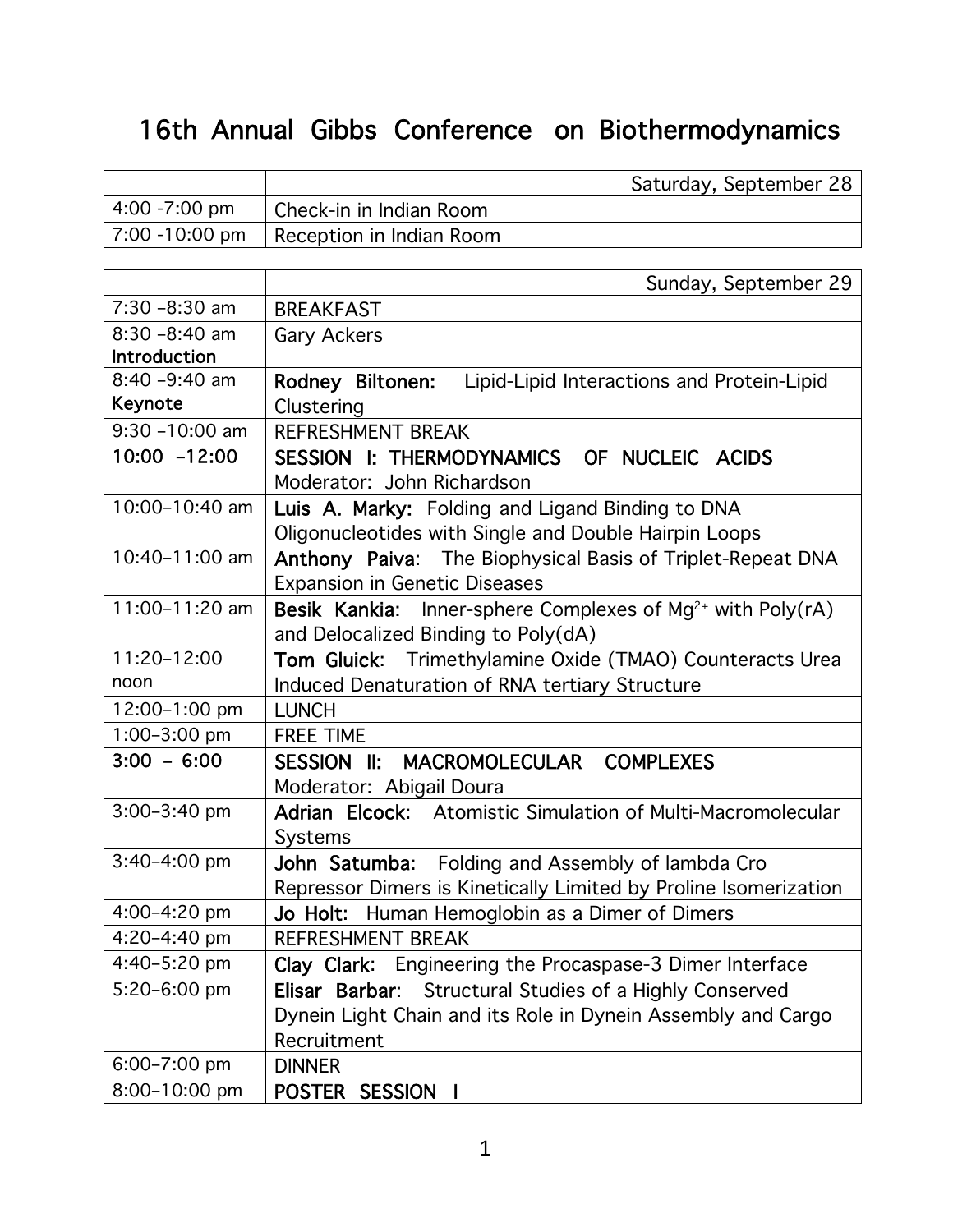|                   | Monday, September 30                                             |
|-------------------|------------------------------------------------------------------|
| $7:30 - 8:30$ am  | <b>BREAKFAST</b>                                                 |
| $8:30 - 12:00$    | SESSION III: STABILITY OF MACROMOLECULES                         |
|                   | <b>Stability of Macromolecules</b><br>Session III:               |
|                   | Moderator: Brian Chellgren                                       |
| 8:30-9:10 am      | Ed Lattman: X-ray and Thermodynamic Studies of SNase Mutants     |
|                   | 192E and 192K: Insights Into Polarity of the Protein Interior    |
| 9:10-9:50 am      | Marty Scholtz: The Role of Electrostatic Interactions in Protein |
|                   | <b>Stability and Folding</b>                                     |
| 9:50-10:20 am     | <b>Refreshment Break</b>                                         |
| 10:20-10:40 am    | Monica Sundd: Investigation of Electrostatic Interactions on the |
|                   | Surface of Ubiquitin by Double-Mutant Analysis and NMR           |
| 10:40-11:00 am    | Dmitri Ermolenko: Thermodynamic Consequences of Burial of        |
|                   | Polar & Non-Polar Amino Acid Residues in the Protein Interior    |
| 11:00-11:20 am    | Josephine Ferreon: Role of Conformational Fluctuations on        |
|                   | <b>Binding</b>                                                   |
| 11:20-12:00       | Doug Barrick: Energetics of Folding of a Modular Protein Domain: |
| noon              | Origin of Long-range Cooperativity in the Notch Ankyrin Domain   |
| $12:00 - 1:00$ pm | <b>LUNCH</b>                                                     |
| $1:00 - 3:00$ pm  | <b>FREE TIME</b>                                                 |
| $3:00 - 6:00$     | SESSION IV: FOLDING AND LIGAND BINDING                           |
|                   | Moderator: Travis Waldron                                        |
| $3:00 - 3:40$ pm  | Michael Brenowitz: Monovalent Cations Mediate Formation of       |
|                   | Native Tertiary Structure of the Tetrahymena Ribozyme:           |
|                   | Implications for the Kinetics of Folding                         |
| $3:40 - 4:00$ pm  | Roberto Galletto: Kinetic Mechanism of Nucleotide Binding to     |
|                   | the E.coli DNAC Protein and Allosteric Regulation of the Pre-    |
|                   | Equilibrium Conformational Transition of the Protein             |
| $4:00 - 4:30$ pm  | <b>Patricia Clark:</b> Hysteresis in the Folding/Unfolding of a  |
|                   | Monomeric Single-Domain Protein                                  |
| $4:30 - 5:00$ pm  | <b>REFRESHMENT BREAK</b>                                         |
| $5:00 - 5:20$ pm  | Wendy Van Scyoc: The Molecular Basis for Defective Ion Channel   |
|                   | Regulation by Mutants of Calmodulin                              |
| $5:20 - 6:00$ pm  | Michael Henzl: Tertiary Interactions in Rat and -Parvalbumins:   |
|                   | <b>Preliminary Data</b>                                          |
| $6:00 - 7:00$ pm  | <b>DINNER</b>                                                    |
| $8:00 - 10:00$ pm | POSTER SESSION II                                                |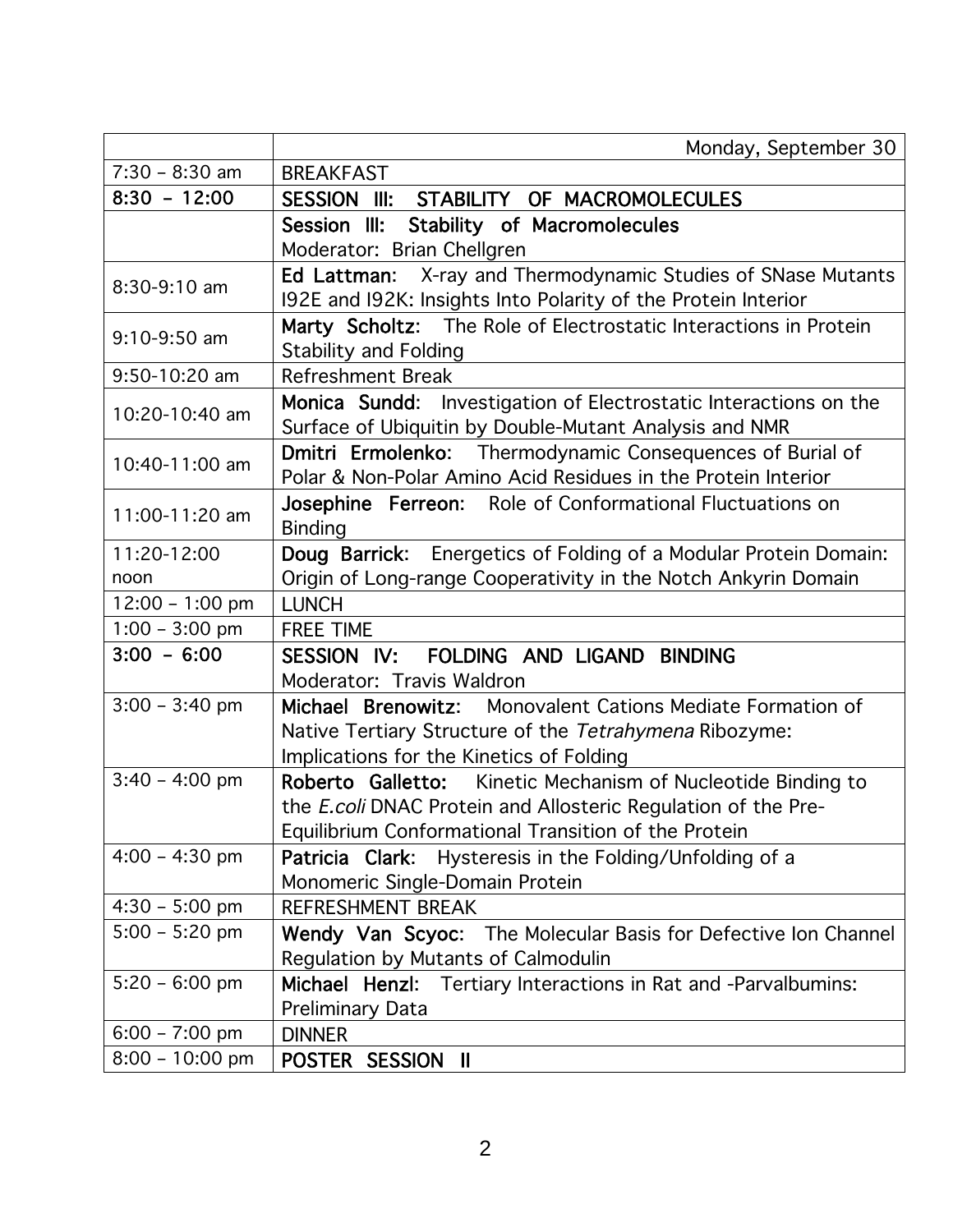|                    | Tuesday, October 1                                          |
|--------------------|-------------------------------------------------------------|
| $7:30 - 8:30$ am   | <b>BREAKFAST</b>                                            |
| $8:30 - 12:00$     | SESSION V: PROTEIN-NUCLEIC ACID INTERACTIONS                |
|                    | Moderator: Patrick Brown                                    |
| $8:30 - 9:10$ am   | Janette Carey: Allosteric Activation of DNA Binding         |
| $9:10 - 9:30$ am   | Sergei Khrapunov: Structural Peculiarities of the N- and C- |
|                    | domains of Saccharomyces Cerevisiae "TATA Binding Protein"  |
|                    | (TBP) upon Interaction with DNA                             |
| $9:30 - 9:50$ am   | Kausiki Datta: Temperature Dependence of DNA Binding by     |
|                    | Thermus aquaticus and Escherichia coli DNA Polymerases      |
| $9:50 - 10:20$ am  | <b>REFRESHMENT BREAK</b>                                    |
| 10:20 -10:40 am    | Nasib Maluf: Self Association Equilibria of E. coli UvrD    |
|                    | Helicase Studied by Analytical Ultracentrifugation          |
| $10:40 - 11:20$ am | Kathleen Hall: A Single Conserved Glycine in U1A RBD1       |
|                    | Modulates Protein Dynamics and RNA Binding Affinity         |
| $11:40 - 12:30$ pm | <b>LUNCH</b>                                                |

## POSTER INFORMATION:

Posters will be presented in one of two evening sessions in Sledgefoot Hall (next to Freeberg Dining Hall). Session I will be held Sunday and Session II will be held Monday.

Session I: First authors whose last names begin A through H. Posters may be mounted starting on Sunday morning.

Session II: First authors whose last names begin I through Z. Posters may be mounted starting on Monday morning.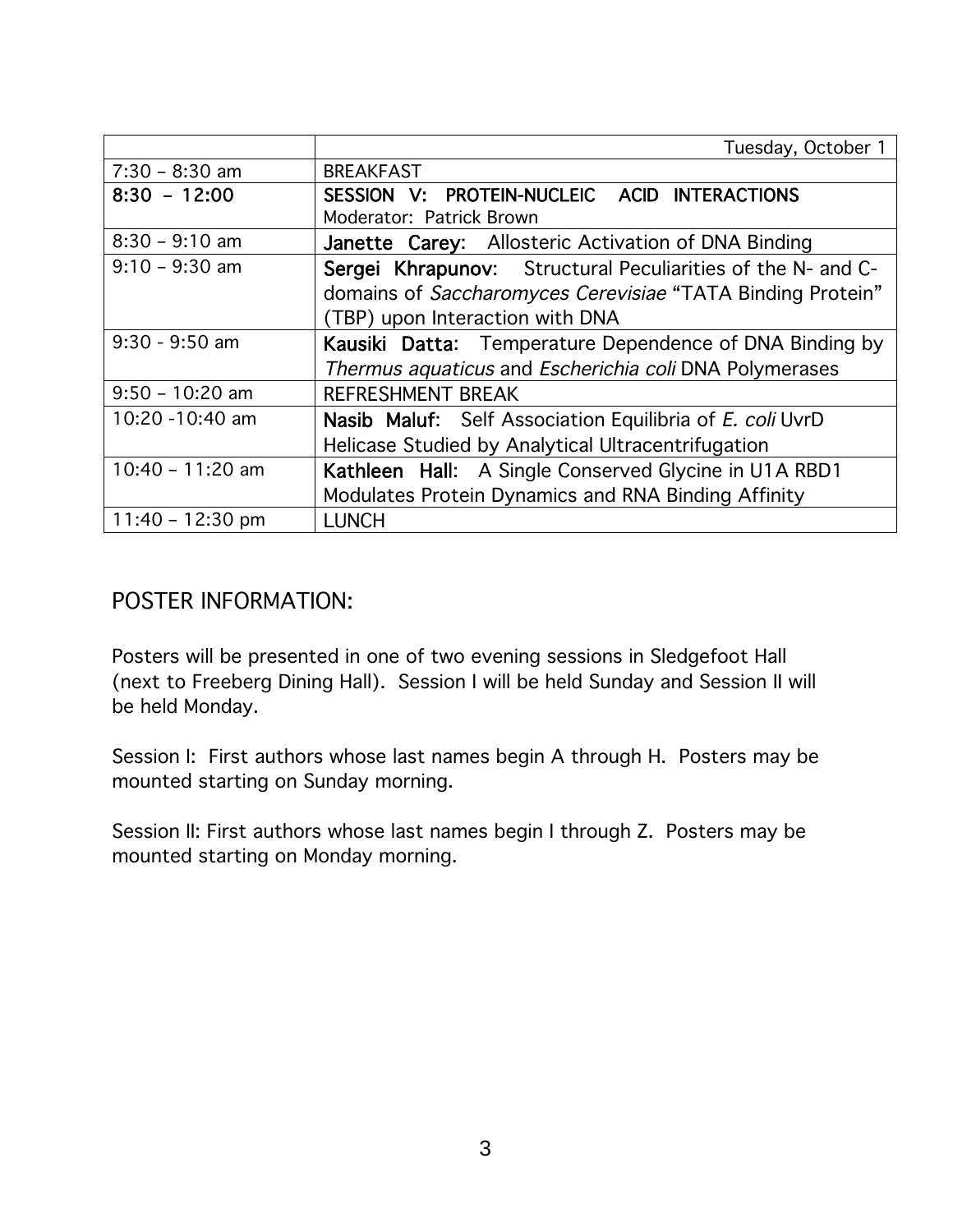Posters I: Sunday 8-10 pm in Sledgefoot Hall

The Energetics of Parvalbumin AB and CD-EF Domain Interactions and the Implications on Metal-ion Affinity Sayeh Agah and Michael T. Henzl

NMDA (Glutamate) Receptor Recognition by Calmodulin Zeynep Akyol, Johannes Hell, Madeline A. Shea0

Catalysis of Trp – Pro Peptide Bond Isomerization by SlyD and Trigger Factor in Folding Intermediates of the Lambda Cro Repressor Ibrahim A. Al-Duraibi\* and Michael C. Mossing.

- Interaction of Fluoroalcohols with the Peptide Backbone Matthew Auton and D.W. Bolen
- The "Osmophobic Effect": Improving the Gibbs Transfer Model Matthew Auton and D.W. Bolen

Evidence for a kinetic trap in the assembly of class I MHC/peptide antigen presenting complexes

Brian M. Baker and Anne-Kathrin Binz

Computational evaluation of electrostatics for large biomolecular assemblages Nathan A. Baker, David Sept, Simpson Joseph, Michael Holst, J. Andrew **McCammon** 

Effects of HLA-A2 mutations on peptide binding studied by fluorescence anisotropy

Anne-Kathrin Binz, William E. Biddison, and Brian M. Baker

Structure and Stability of the Archaeal Protein Sso10b-2 Kalpesh Biyani, Mebrahtu Kahsai, Andrew Clark, William Peters, Stephen P. Edmondson, & John W. Shriver

Characterization of the Active Site Conformation of Procaspase-3 Kakoli Bose, Brett Feeney, Cristina Pop and A. Clay Clark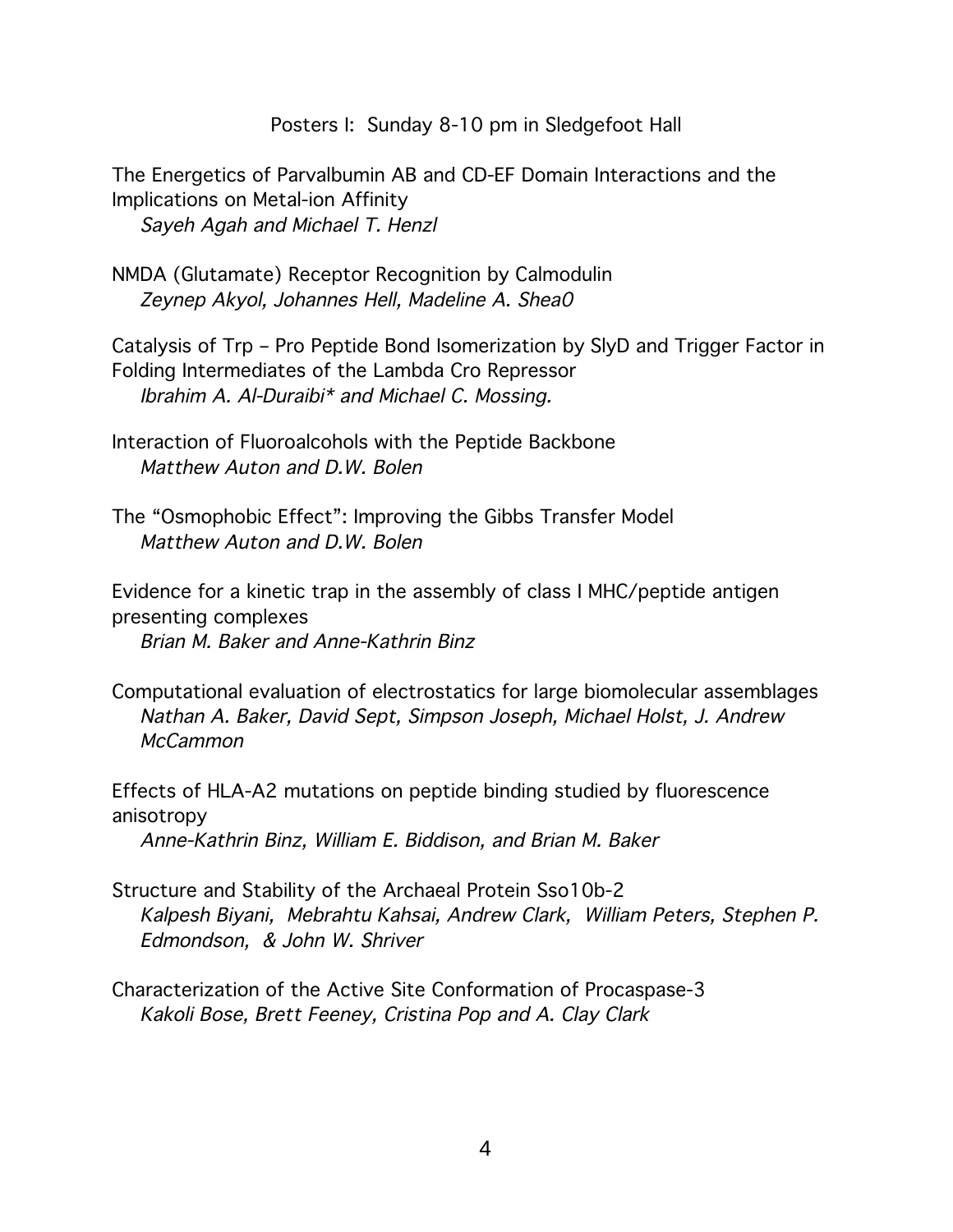Ligand Binding and Homodimerization of an E. coli BirA-bio-5'-AMP Analog **Complex** 

Patrick H. Brown & Dorothy Beckett

Rapid and Facile Thermodynamic Analysis of Hemoglobin Intermediates Using Isoelectric Focusing

E. Sethe Burgie, Jo M. Holt, and Gary K. Ackers

Computational Design of a Protein Binding Site Brian W. Chellgren and Trevor P. Creamer

Folding of Caspase Recruitment Domains (CARD) of RICK and Procaspase- 1: Members of -Greek Key Fold Protein Family Yun-Ru (Ruby) Chen, A. Clay Clark

Molecular Basis for 15N Chemical Shifts in Ubiquitin Michael S. Chimenti, Nicole Iverson, Monica Sundd, William R. Kearney, and Andrew D. Robertson

Assessing the Accuracy of Thermodynamic Parameters Obtained from a Global Linkage Model Describing the Folding of Sac7d and Sso7d Andrew Clark, Stephen Edmondson, and John Shriver

Solution Structure and Thermodynamics of a Luteoviral Frameshifting RNA Pseudoknot

Peter V. Cornish and David P. Giedroc

Physical Determinants of the Polyproline II Helical Conformation. Trevor P. Creamer, Adam L. Rucker, Brian W. Chellgren, Mark Wurth, Margeret N. Campbell and Cara L. Pager.

A Density Functional Theory Study of Conformers with Distinct Fe-C-O Configuration in the Ferrous CO Complex of Horseradish Peroxidase. Sergio D. Dalosto, Ninad V. Prabhu, Jane M. Vanderkooi and Kim A. Sharp

Species-Specific Domain Interactions Control TBP Self-Association Margaret A. Daugherty, Michael G. Fried, Song Tan, Jon Ramsey & Benjamin Chandler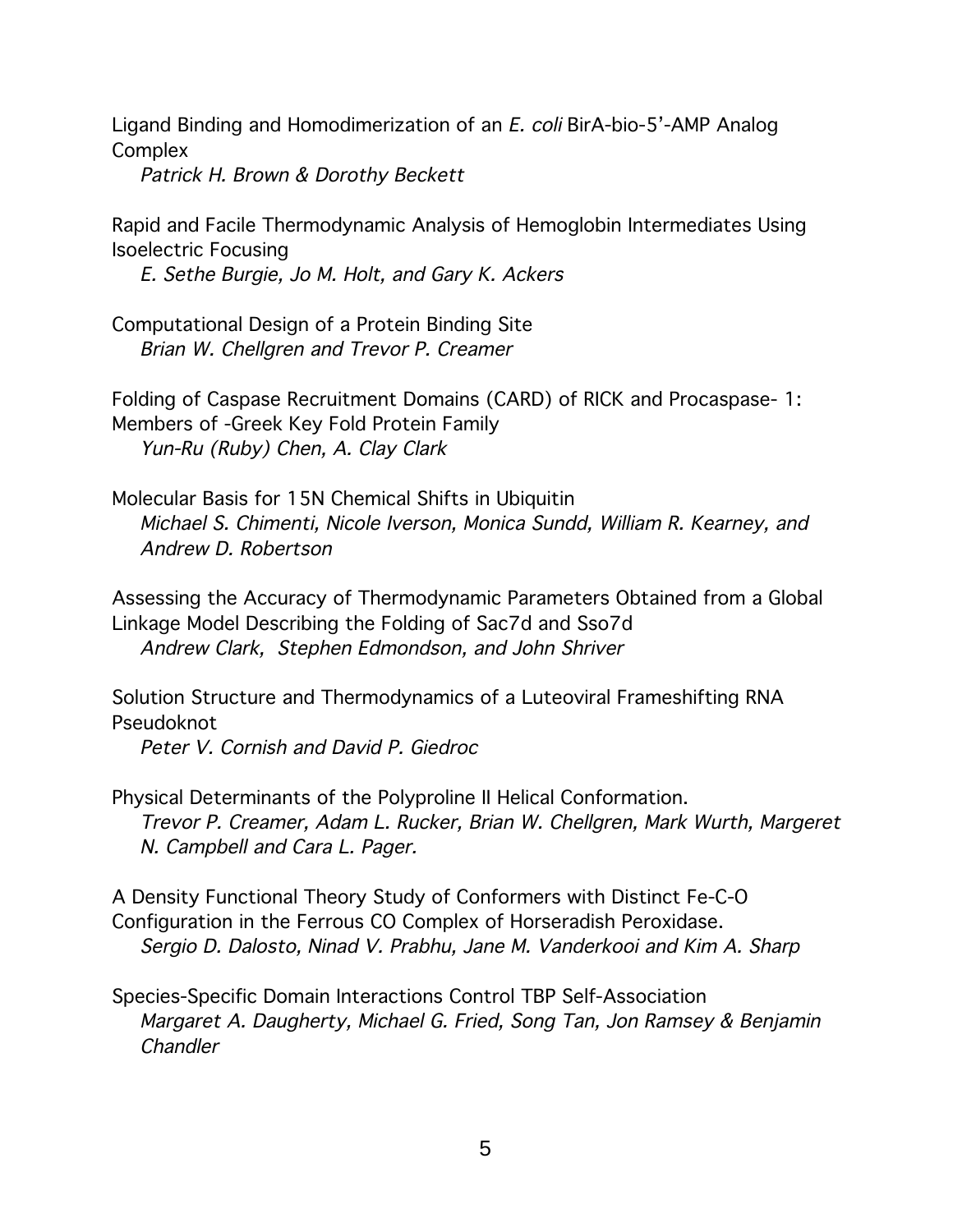Comparative Studies Of Different T Cell Receptors That Bind The Same Ligand In A Topologically, Thermodynamically, And Kinetically Similar Manner Rebecca L. Davis, Rene C. Rodriguez, and Brian M. Baker

Thermodynamics of Nucleotide Binding to Glycyl-tRNA Synthetase John David Dignam and Jonathan B. Chaires

Molecular Determinants of pKa Values of Internal Ionizable Groups Michael A. Dolan, Dan Isom, and Bertrand Garcia-Moreno

Empirical Structure-Based Parameterization of the Effect of Mutations on the Free Energy of GpA Transmembrane Dimerization Abigail K. Doura, Felix Kobus, Leonid Dubrosky, Ellen Hibbard, Karen G. **Fleming** 

Is Partial Folding of Human Cyclin T1 Linked to Binding of Tat-TAR from Human Immunodeficiency Virus?

Stephen P. Edgcomb, Chandreyee Das, and Alan D. Frankel

Antibody-Assisted Refolding of Horseradish Peroxidase Ermolenko D.N., Zherdev A.V., Popov V.O. and Dzantiev B.B.

Assessing the Role of the Ribosome in Structure Formation During In Vitro Tailspike Refolding Michael S. Evans, Mary C. Finn & Patricia L. Clark

A Salt Bridge Affects the Environments of Two Tryptophanyl Residues in Procaspase-3

Brett Feeney, Kakoli Bose and A. Clay Clark

Determining the Cooperativity of Hydrogen Exchange and Unfolding in Ubiquitin via Mass Spectrometry

Debra M. Ferraro and Andrew D. Robertson

Calorimetric Enthalpies of Bacteriorhodopsin Intermediate State Transitions Jaime M. Ferreira, George J. Turner, and Richard D. Sheardy

Thermodynamics of Denaturant-Induced Unfolding of a Protein G B1 Domain Variant Implications on the Limitations of the Linear Extrapolation Method in Assessing the Stability of Proteins that Exhibit Variable Two-State Denaturation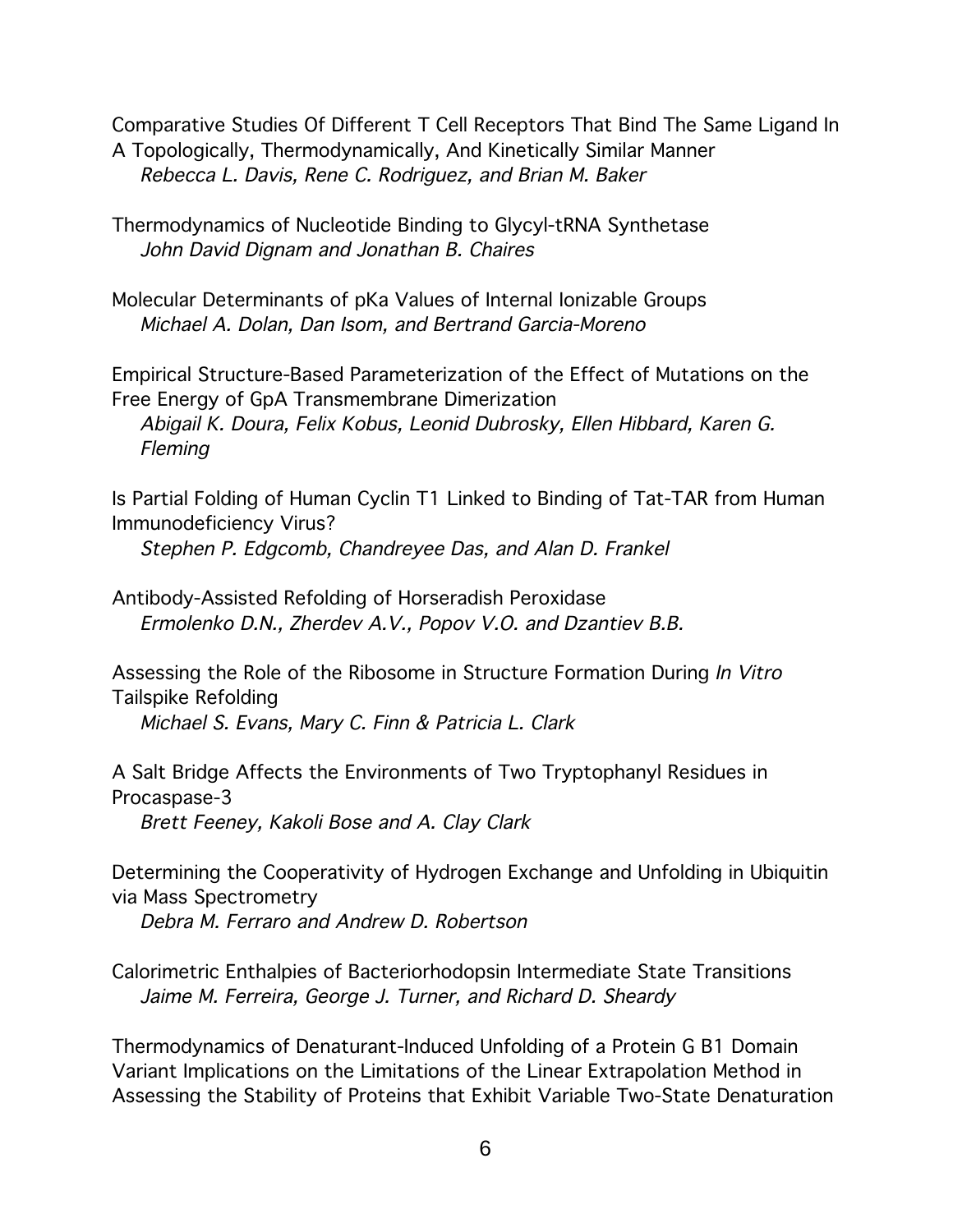Allan Chris M. Ferreon and D.W. Bolen

Towards Standardizing the Free Energy Change of Transmembrane Helix-Helix **Interactions** 

Karen G. Fleming

- Role of Hydration in the Binding of lac Repressor to DNA Michael G. Fried , Douglas F. Stickle, Karen V. Smirnakis, Claire Adams, Douglas MacDonald, and Ponzy Lu
- Interactions of the DNA-Alkyl Transferase, AGT Michael G. Fried, Anthony Pegg and Joseph J. Rasimas
- Atomic Simulation of Protein Folding/Unfolding Thermodynamics Angel E. Garcia

Design of Triplex Forming Molecules Barry Gold Barry Gold, Jian-Sen Li, Yun-Hua Fan, Yi Zhang,

Cloning, Expression, Purification, and Preliminary Characterization of p75-NTR-Associated Cell Death Executor (NADE) – A Putative Target of Human Calcium Binding Proteins S100P and S100Z

Alexey V. Gribenko, Jessica Wolgemuth, James E. Hopper, and George I. Makhatadze

An Ensemble View of the Energetic Differences Between Mesophilic Proteins and Their Thermophilic Analogs

James B. Hamburger and Vincent J. Hilser

Proteins modulate proton titration through redistribution of the conformational ensemble.

Steven T. Whitten, Bertrand García-Moreno E., and Vincent J. Hilser

Ligand-Linked Stability of the C-domain of Calmodulin Kenosha F. Hobson\*, Susan Pedigo, Maurice R. Eftink

Is  $\Delta V$  independent of the means used to unfold the protein? Nicole Housley\*, Susan Pedigo, Maurice R. Eftink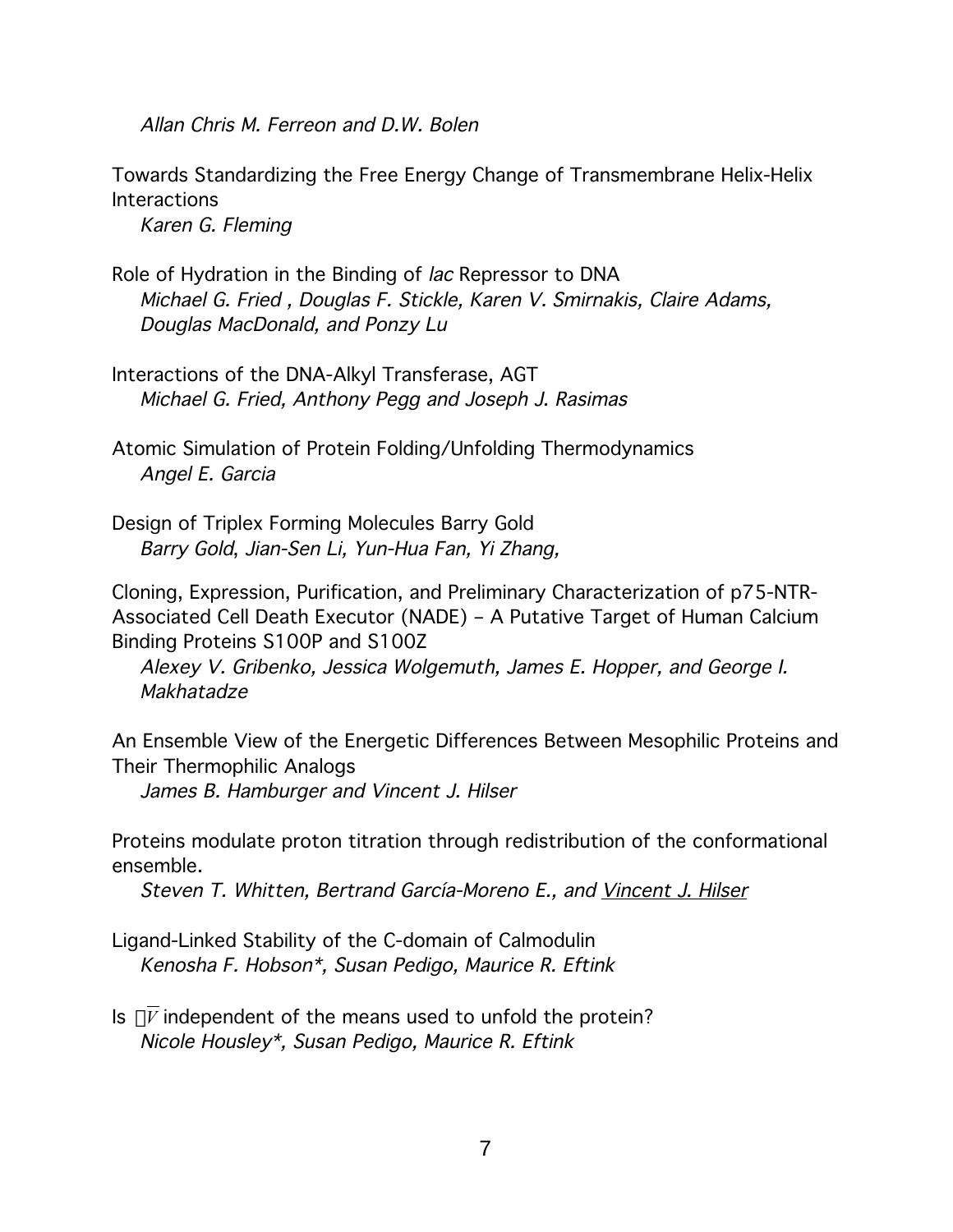Posters II: Monday 8-10 pm in Sledgefoot Hall

Structural Basis for Noncovalent Interactions at the Surface of Ubiquitin Nicole Iverson, S. Ramaswamy, and Andrew D. Robertson

Equilibrium Dimerization and Subunit Exchange Kinetics of Cro Repressor Variants by Fluorescence Resonance Energy Transfer Haifeng Jia, Gene L. Bidwell and Michael C. Mossing

Hydrodynamic and X-ray Scattering Properties of Type I DNA Polymerases from Escherichia coli and Thermus aquaticus Allison M. Joubert, Angela Byrd, and Vince J. LiCata

Thermodynamics and Kinetics of the Binding of E. coli SSB tetramer to (dT)70 in its (SSB)35 Binding Mode Alexander G. Kozlov and Timothy M. Lohman

The Tandem SH2 Domain of the Syk Kinase; A Molecular Device to Measure Inter-phosphotyrosine Distances

S. Kumaran and G. Waksman

Structural and Thermodynamic Basis for the Interaction of the Src SH2 Domain with the Activated Form f the PDGF B-Receptor

Olga Y. Lubman and Gabriel Waksman

Kinetic mechanism for E. coli RecBCD-catalyzed DNA Unwinding Determined from Single Turnover Stopped-flow Fluorescence

Aaron L. Lucius, Andrew F. Taylor, Gerald R. Smith and Timothy M. Lohman

Structural Analysis of LCB, a Light Chain Subunit of Drosophila Cytoplasmic Dynein

Moses Makokha and Elisar Barbar

Thermodynamic Descriptors Deconvolute Codon Library Degeneracy Scott A. Larson and Vincent J. Hilser

An Improved Computational Method for Predicting Ligand-Protein Interactions Hao-Yang Liu, Irwin D. Kuntz, and Xiaoqin Zou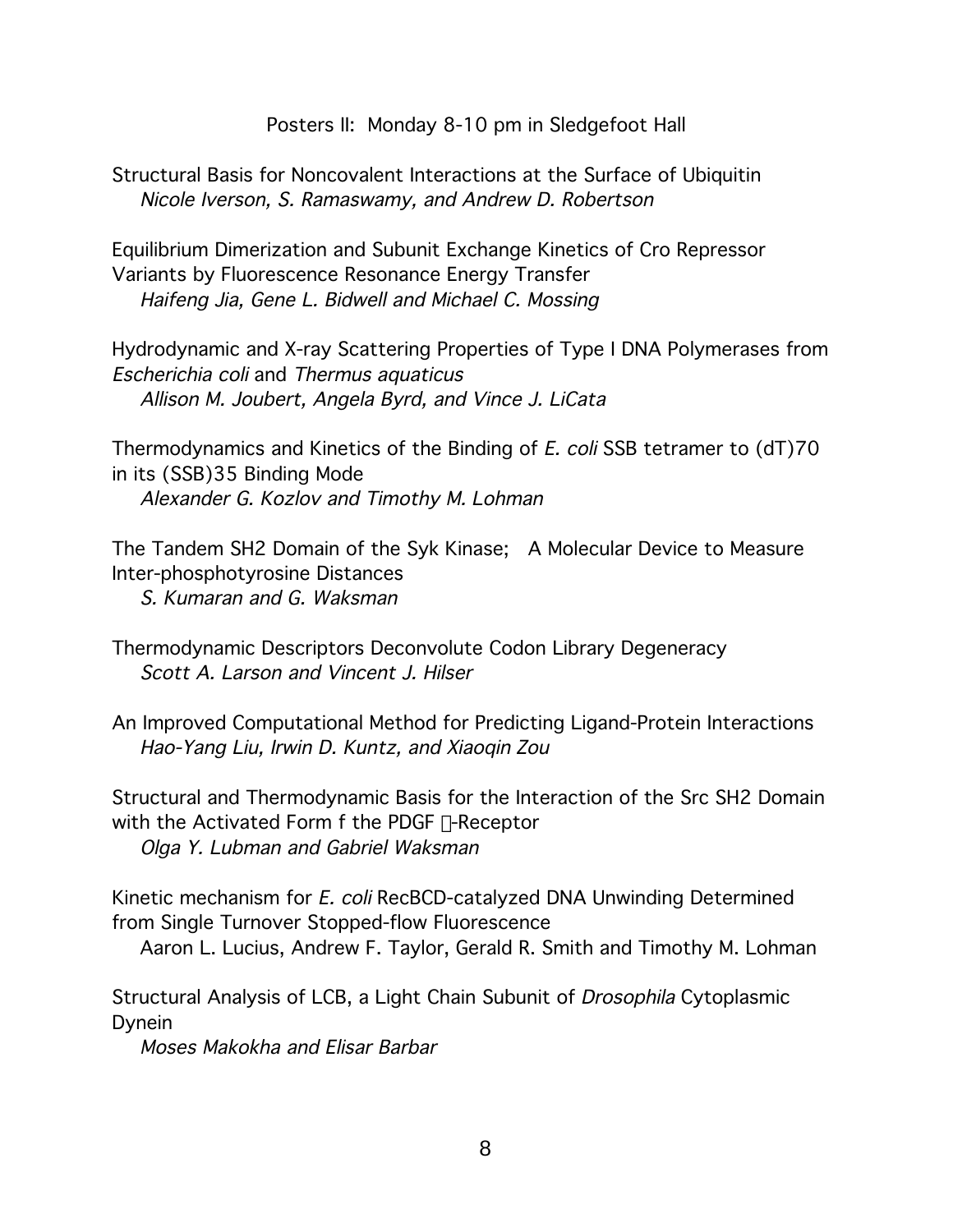Application of ThermoFluor, a High-Throughput Method to Measure Protein-Ligand Binding Constants, to Obtain Carbonic Anhydrase Inhibitor Structure-Potency Relationships

Daumantas Matulis and Matthew Todd

- Multiparticle, Atomic Resolution, Macromolecular Crowding Simulations Sean McGuffee and Adrian Elcock
- Domain-Specific Interactions of Calmodulin with Ryanodine Receptor I Rhonda A. Newman , Liang-Wen Xiong, Susan L. Hamilton, Madeline A. Shea

Interactions of LC8 with Domains of the Intermediate Chain of Cytoplasmic Dynein

Afua Nyarko, Michael Hare and Elisar Barbar

A Simple Model for Poly-Proline II Structure in Peptide Unfolded States Rohit V. Pappu

Characterization of the Metalloregulatory Transcriptional Repressor S. aureus CzrA

Mario A. Pennella, Christoph Eicken, James C. Sacchettini, and David P. Giedroc

What Causes Sac7d to Bend DNA? William B. Peters, Stephen P. Edmondson, John W. Shriver

Mutations in the Interface of Procaspase-3 Affect Dimer Formation and Enzymatic Activity

Cristina Pop, K. Bose, B. Feeney, A. Tripathy and A. C. Clark

Molecular Dynamics Simulations Predict a pH Dependant Regulation of Access to the Catalytic center of Horseradish Peroxidase C

N. V. Prabhu, S. D. Dalosto, J. M. Vanderkooi and K. A. Sharp

Comparisons of Hyperthermophilic and Mesophilic HPr Proteins Ali A. Razvi, Jeremiah D. Magers, and J. Martin Scholtz

Contribution of Helical Propensity to the Thermodynamic Stability of Proteins John M. Richardson, Dmitri N. Ermolenko, Vakhtang Loladze and George Makhatadze,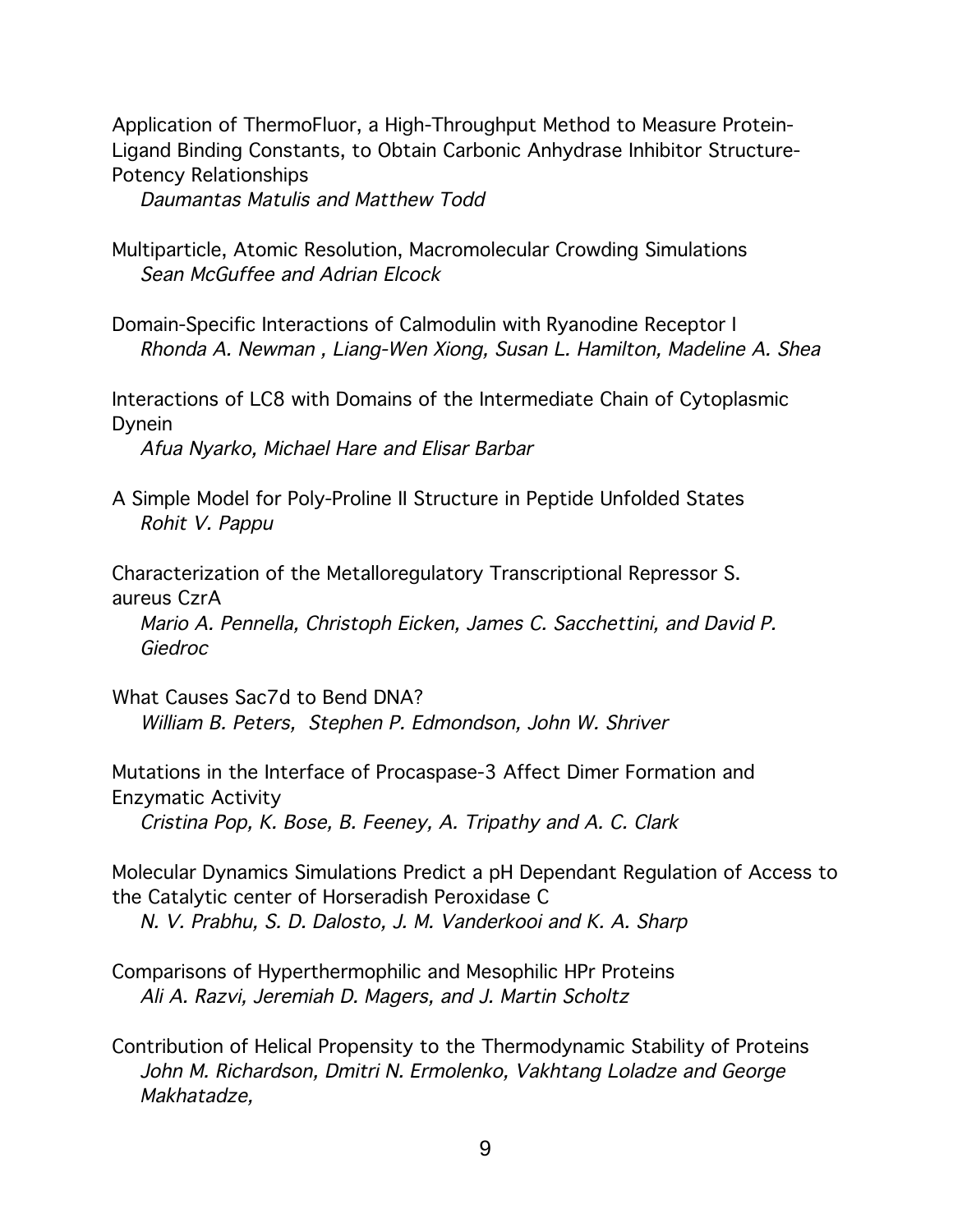Intramolecular Interactions at Protein Surfaces and Their Impact on Protein Function

Andrew D. Robertson

Progress Toward Virtual Screening for Drug Side Effects Bill Rockey and Adrian Elcock

Activity coefficients can be described by a small number of parameters Jörg Rösgen & David Wayne Bolen

Osmolyte and Prolyl Isomerization Effects on the Two-State Folding Kinetics of FKBP12

Andrew T. Russo, Jörg Rösgen and D.W. Bolen

Analysis of the contribution of van der Waals and electrostatic forces on the change in free energy of RNase Sa variants.

David Schell, Jerry Tsai, C Nick Pace, J Martin Scholtz.

Salt effects on the stability of adipocyte lipid binding protein Allyn J. Schoeffler, Allison M. Joubert, Lauren Solhjoo, Xuemei Yang, and Vince J. LiCata

Explicit Counterions in Biomolecular Simulations David Sept

Angular structuring of water explains the hydrophobic effect Kim A. Sharp and Kelly Gallagher

Thermodynamic Contributions For The Incorporation Of Cationic 3-Aminopropyl Chains Into DNA

Ronald A. Shikiya, Jian-Sen Li§, Barry Gold, and Luis A. Marky

Linking Thermodynamic Linkage and Correlated Motion in U1A RBD1 Scott A. Showalter & Kathleen B. Hall

Native-State Hydrogen Exchange in Ubiquitin Navdeep Sidhu and Andrew D. Robertson

Abundance and Distributions of Protein Simple Sequences Kim Lan. Sim and Trevor P. Creamer